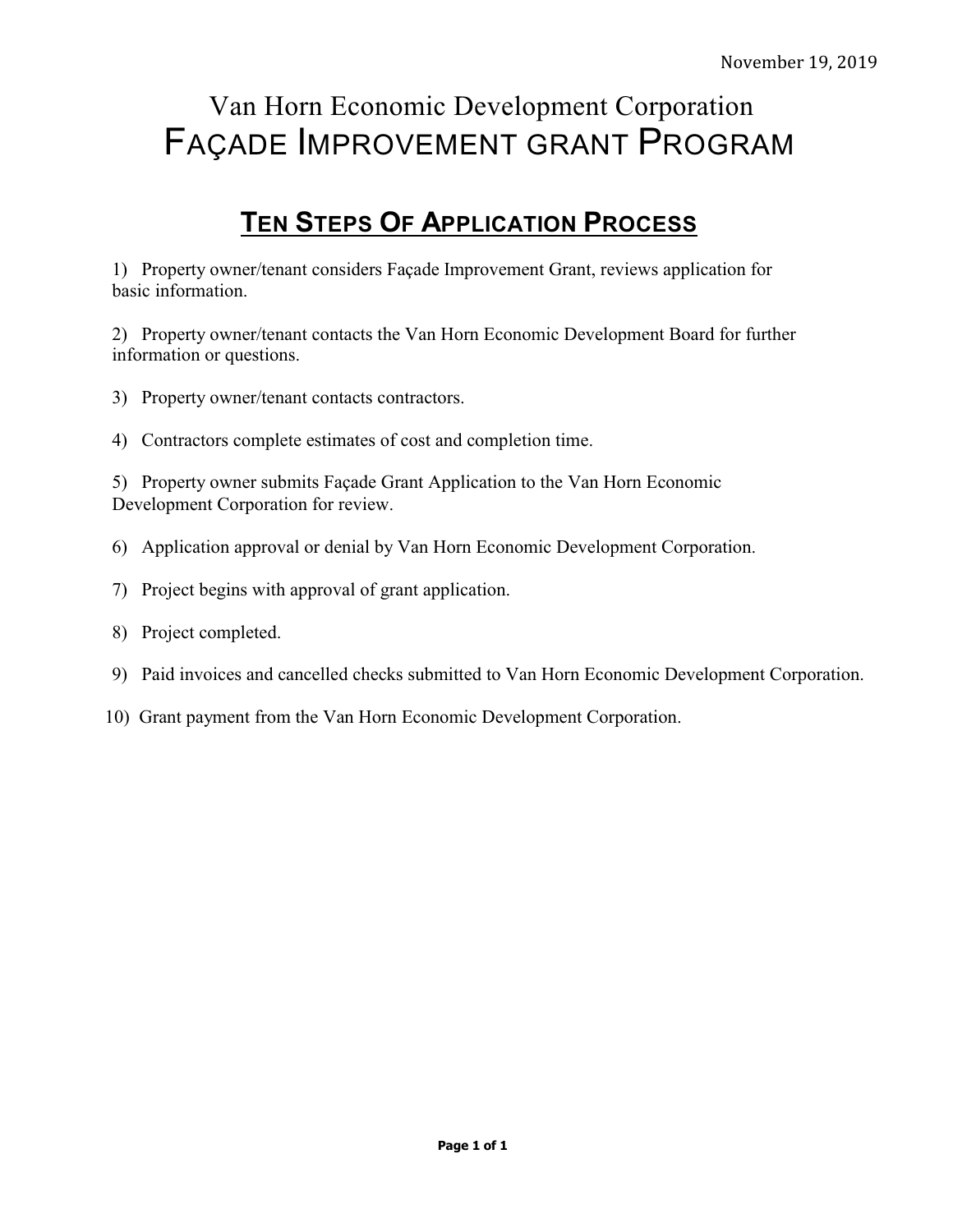# Van Horn Economic Development Corporation FAÇADE IMPROVEMENT GRANT PROGRAM  **APPLICATION FORM**

 **All work MUST comply with the appropriate Grant Guidelines.** 

 *(Please Print or Type Below...in Blue or Black Ink)*

| (Last)                                                                                     | (First)                                                                                          | (MI)                                                                                                                                                                                                                              |
|--------------------------------------------------------------------------------------------|--------------------------------------------------------------------------------------------------|-----------------------------------------------------------------------------------------------------------------------------------------------------------------------------------------------------------------------------------|
|                                                                                            |                                                                                                  |                                                                                                                                                                                                                                   |
|                                                                                            |                                                                                                  |                                                                                                                                                                                                                                   |
| Business Type: □ Sole Proprietorship □ Other/corporatoin, LLC, etc. Details: ___________   |                                                                                                  |                                                                                                                                                                                                                                   |
|                                                                                            |                                                                                                  |                                                                                                                                                                                                                                   |
|                                                                                            |                                                                                                  |                                                                                                                                                                                                                                   |
|                                                                                            |                                                                                                  |                                                                                                                                                                                                                                   |
| I am the (check all that apply): $\Box$ Property Owner $\Box$ Tenant $\Box$ Business Owner |                                                                                                  |                                                                                                                                                                                                                                   |
|                                                                                            |                                                                                                  | Approval/Consent by Property Owner                                                                                                                                                                                                |
|                                                                                            | <b>Property Owner Signature</b>                                                                  |                                                                                                                                                                                                                                   |
|                                                                                            |                                                                                                  |                                                                                                                                                                                                                                   |
| applicable); materials; location on property/building; and, manner of installation, etc.   |                                                                                                  | Improvement Information: On attached sheet(s) describe your proposed improvement project: provide samples,<br>"before" photographs, pictures, or a sketch; show size; proposed color(s); method of cleaning brick storefronts (if |
|                                                                                            |                                                                                                  |                                                                                                                                                                                                                                   |
| $\Box$ Approved as Submitted                                                               | $\Box$ Approved with Modifications or Conditions<br>(Modifications/Conditions stated on reverse) |                                                                                                                                                                                                                                   |
| $\Box~$<br>Rejected (Reasons for rejection stated on reverse or see attached)              |                                                                                                  |                                                                                                                                                                                                                                   |
|                                                                                            |                                                                                                  |                                                                                                                                                                                                                                   |
|                                                                                            |                                                                                                  | Van Horn Economic Development Board Representative                                                                                                                                                                                |

**\_\_\_\_\_\_\_\_\_\_\_\_\_\_\_\_\_\_\_\_\_\_\_\_\_\_\_\_\_\_\_\_\_\_\_\_\_\_\_\_\_\_\_\_\_\_\_\_\_\_\_\_\_\_\_\_\_\_\_\_\_\_\_\_\_\_\_\_\_\_\_\_\_\_**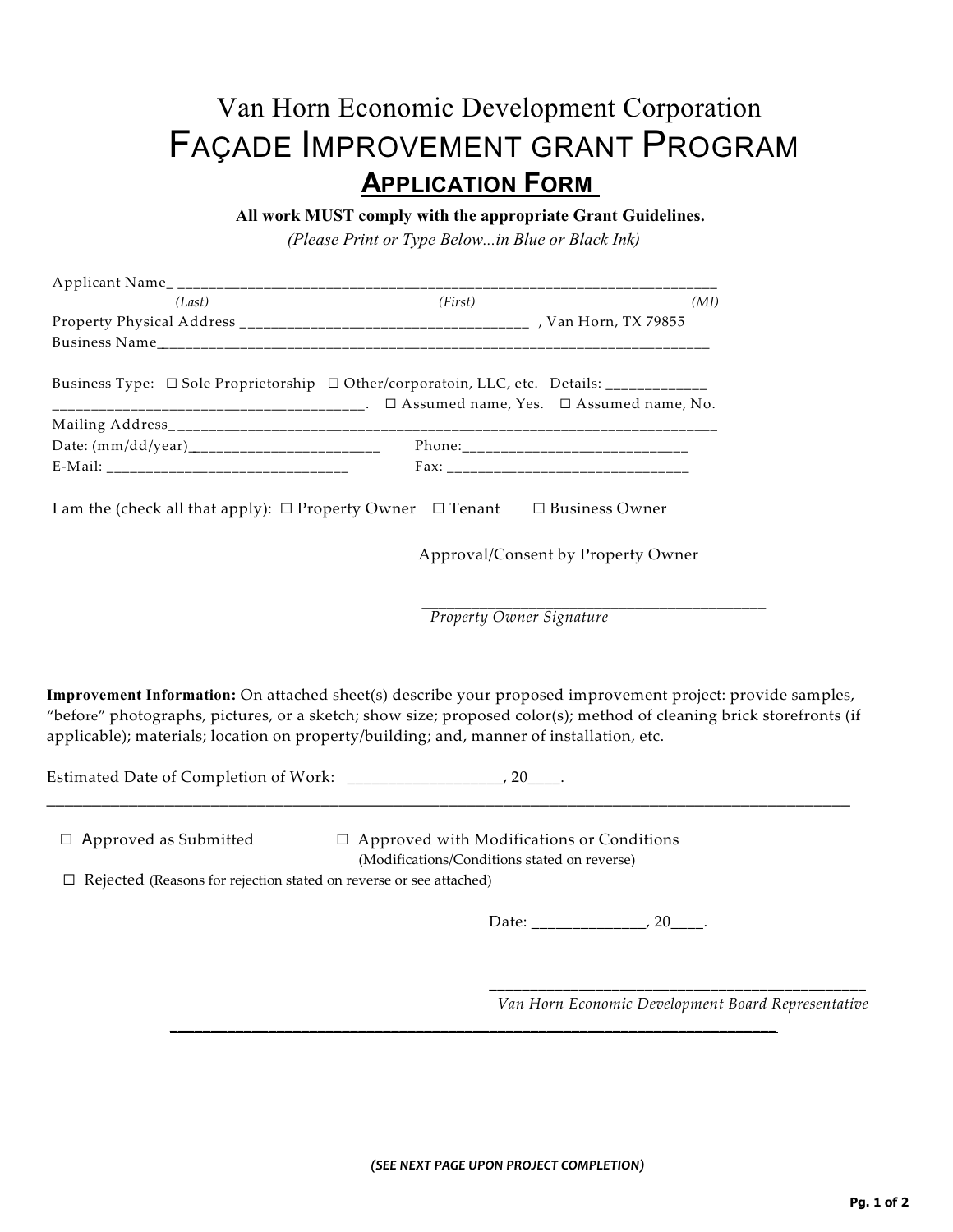# **PROJECT WRAP-UP/REVIEW \*\* ACTION ON REIMBURSEMENT REQUEST**

| <b>Payment Info:</b> $\Box$ Approved for Reimbursement | $\Box$ Rejected for Reimbursement (see reverse) |
|--------------------------------------------------------|-------------------------------------------------|
|                                                        |                                                 |

<sup>G</sup> Recommended Amount of Reimbursement: \$\_\_\_\_\_\_\_\_\_\_\_\_\_\_\_\_

**\*\*cannot exceed \$3,000.00**

 \_\_\_\_\_\_\_\_\_\_\_\_\_\_\_\_\_\_\_\_\_\_\_\_\_\_\_\_\_\_\_\_\_\_\_\_\_\_\_\_ *Van Horn Economic Development Board Representative*

Documented Cost of Facade Improvement \$\_\_\_\_\_\_\_\_\_\_\_\_\_ .

#### **(All documentation must be attached for reimbursement. No Reimbursement can be given without properly completed documentation)**

# **APPROVED:**

Van Horn Economic Development Corporation Reimbursement \$\_\_\_\_\_\_\_\_\_\_\_\_\_\_

**\*(\$3,000.00 maximum)**.

 **\_\_\_\_\_\_\_\_\_\_\_\_\_\_\_\_\_\_\_\_\_\_\_\_\_\_\_\_\_\_\_\_\_\_\_\_\_\_\_\_** *Van Horn Economic Development Board Representative*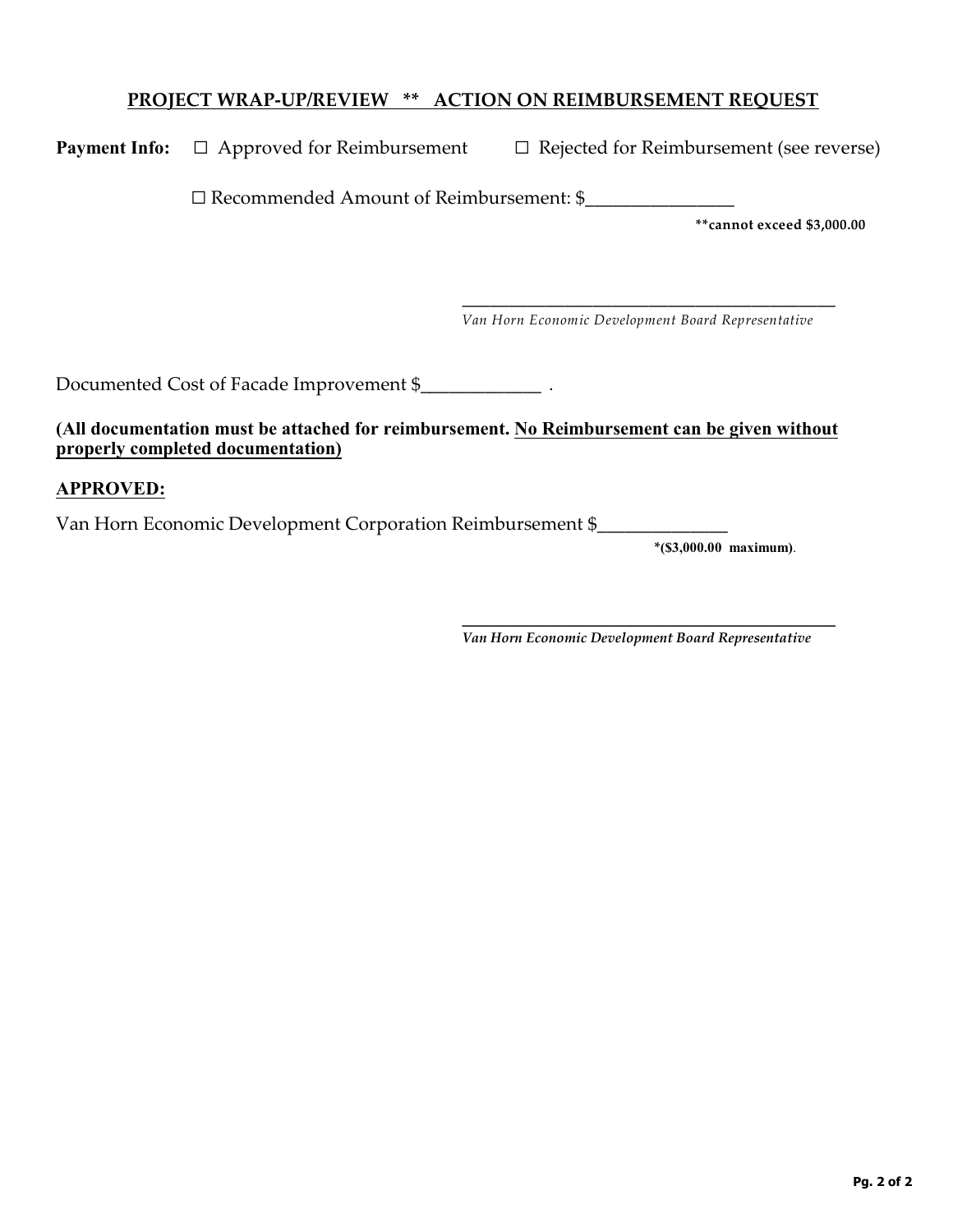# Van Horn Economic Development Corporation FAÇADE IMPROVEMENT GRANT PROGRAM <sup>+</sup> FAÇADE IMPROVEMENT PROGRAM <sup>+</sup>

# **GRANT GUIDELINES**

# **WHAT IS A FAÇADE?**

A facade is defined as one side of a building regardless of the number of stories. Each storefront of a building can be considered a façade. The rear of a building may also be considered for a façade grant, with priority given to the front of a building and signage.

#### **WHO IS ELIGIBLE?**

The Small Town Study Area's primary boundary is anything within the boundaries of the B-1 Business District of the Town of Van Horn.

Any property owner or business tenant in the B-1 Business District of the Town of Van Horn is eligible.

Only buildings whose current or historic use is commercial are eligible for the Façade Grant program.

Only one application may be submitted for each façade. Either the property owner or the business tenant of a building may submit an application, or an owner and tenant may apply jointly.

- If a building has multiple units, each tenant with a separate entrance may apply. Where a single tenant occupies multiple units the tenant is eligible for one application per façade.
- A business tenant applicant must obtain the property owner's written consent for façade renovation, and must submit that permission with the application.

501C3 Non-profits within the B-1 District of the Town of Van Horn

#### **PURPOSE OF FAÇADE IMPROVEMENT PROGRAM**

The VHEDC's Façade Improvement Program is an measure intended to encourage and provide economic inducement for the:

Renovation of commercial building facades in the B-1 Business District of the Town of Van Horn.; Implementation of appropriate design standards for the rehabilitation of historic properties (see the

Secretary of the Interior's Standards for Rehabilitation (36 CFR Part 67) at:

http://www.nps.gov/history/hps/tps/tax/rehabstandards.htm)); and

Preservation of the unique architectural and commercial character of downtown Van Horn.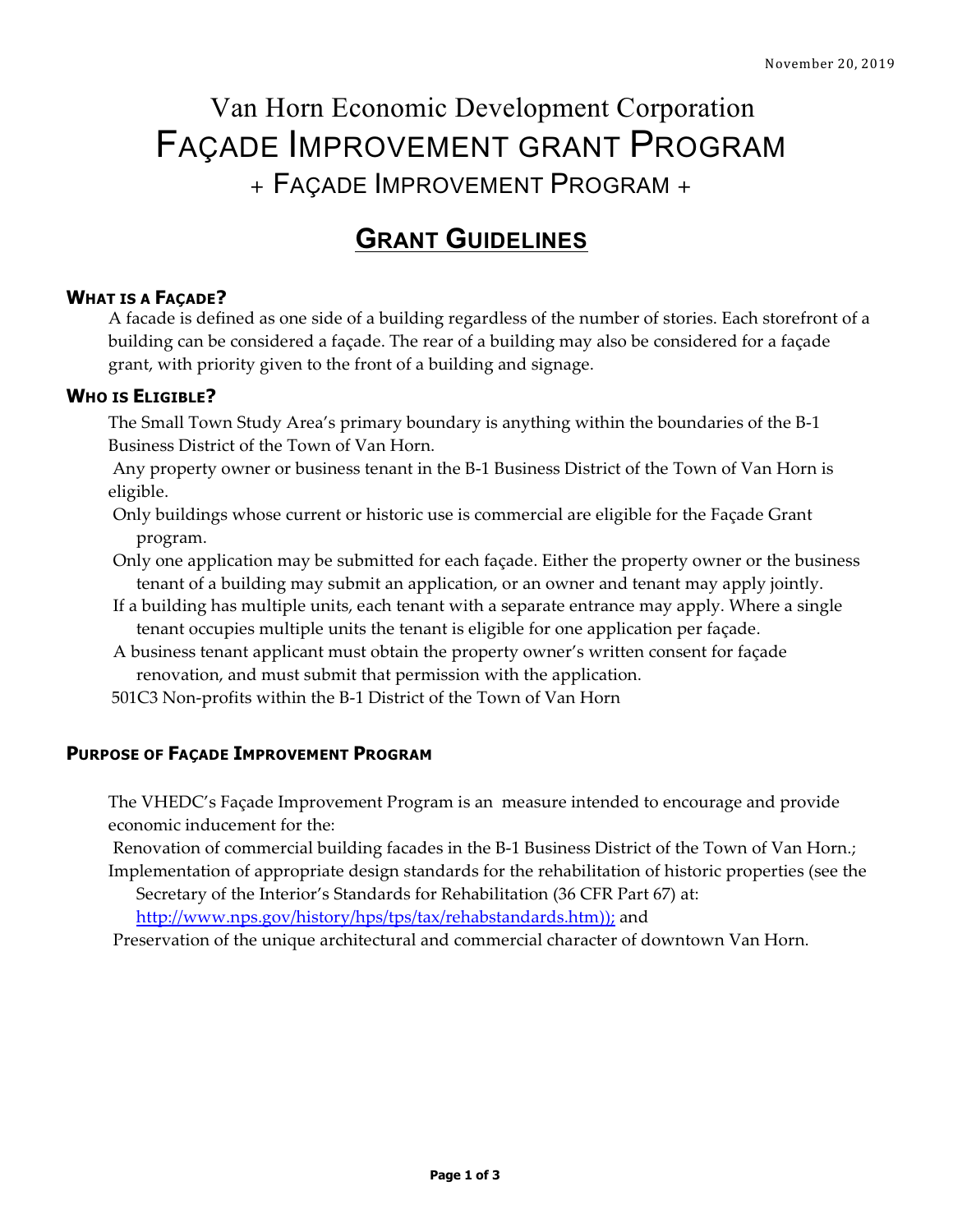# Van Horn Economic Development Corporation

### **CRITERIA:**

All façade design proposals must:

- o meet the applicable zoning and code requirements of Van Horn,
- o must comply with these Façade Improvement Program grant guidelines,
- o must receive Façade Improvement Program Application approval from the Van Horn Economic Development Corporation prior to beginning work;
- o and must adhere to the US Secretary of the Interior's Standards for
- Rehabilitation (at: http://www.nps.gov/history/hps/tps/tax/rehabstandards.htm ).

Only exterior façade renovations and signage are eligible.

A property does not have to be occupied at the time a Façade Improvement Program application is submitted.

Priority consideration will be given to proposals that make highly visible and significant design contributions, and which contribute to the program goal of preserving the architectural, historic, and commercial character of downtown Van Horn.

A building or rental unit may receive more than one grant award for the same façade. However no more than one grant award will be given to the same building or rental unit within one year.

#### **EXAMPLES OF IMPROVEMENTS:**

Improvements may include, but are not limited to the following:

- Removal of false fronts, metal canopies, and additions that detract from a building's historical and architectural character;
- Safe cleaning of brick storefronts chemical stripping, scraping, and water wash. Power washing is not recommended. Sand blasting is prohibited.
- Exterior painting/repainting. Initial painting of unpainted masonry may be covered on a project specific basis and must be approved by the Van Horn Economic Development Corporation.
- Historic reconstruction storefront, door, or window repair or replacement, masonry etc.

Approved awning installation

Structural repairs – except roof

Approved sign and/or exterior lighting installation. Simple sign changes are eligible but by themselves will be given low priority.

Address information – numerals, building name

Landscaping installation and maintenance

Signage

# **Additional Information**

Façade Grants will be given on the basis of \$1 maximum reimbursement for each \$1 the owner/tenant spends on rehabilitation, up to \$3,000 per façade. A minimum of \$250 must be spent. Each year the VHEDC has limited funds set aside for reimbursements for façade improvements, consult with the Van Horn Economic Development Corporation to determine availability.

The final award amount is based on documentation of actual costs.

Façade Grants are paid only when the approved project is completed in accordance with the approved plans and specifications submitted with the application. The Van Horn Economic Development Corporation Chairs will inspect and sign-off on completed work prior to issuance of grant award.